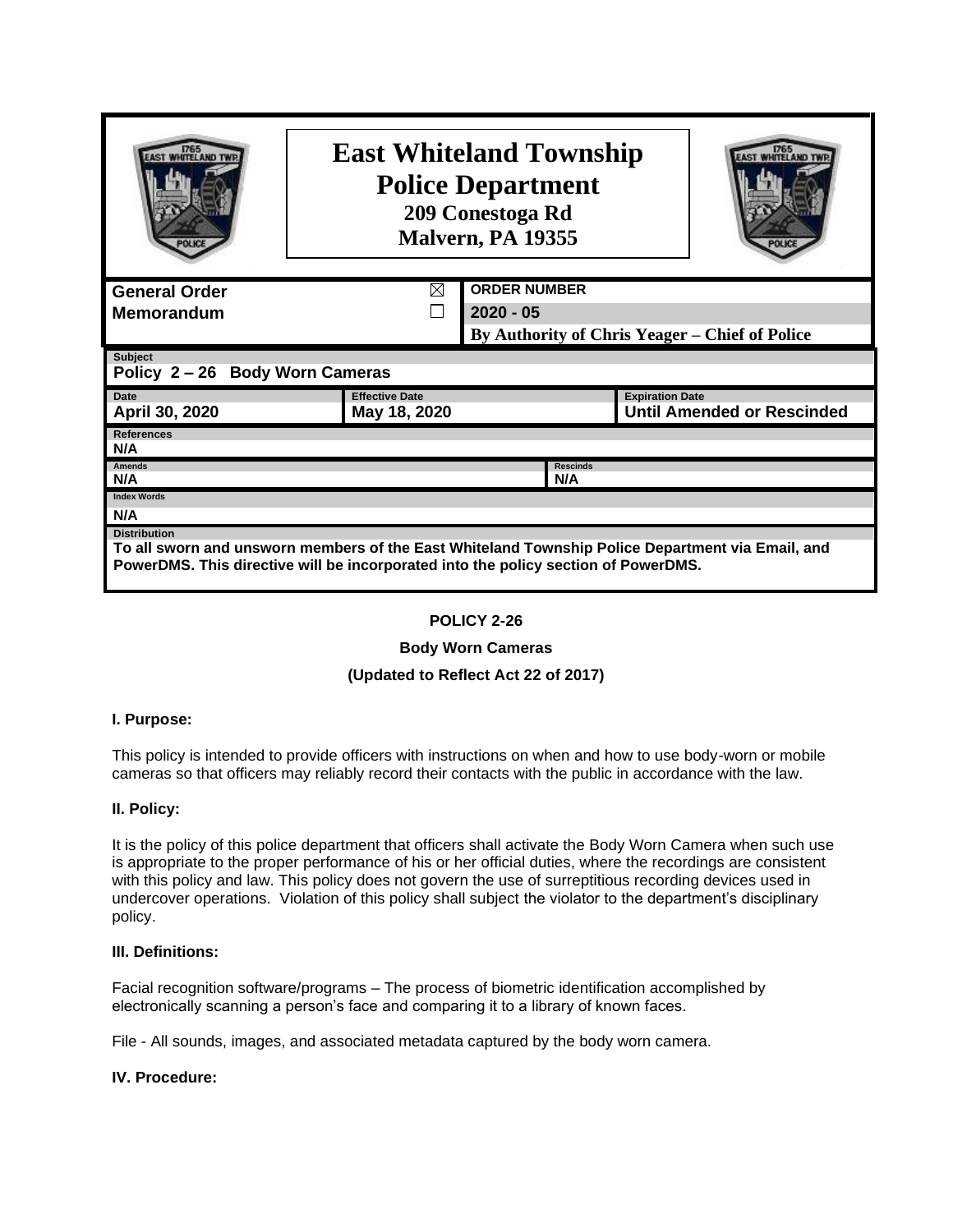## **A. Administration**

This agency has adopted the use of the Body Worn Camera to accomplish several objectives. The primary objectives are as follows:

- 1. Body Worn Camera's allow for accurate documentation of police-public contacts, arrests, and critical incidents. They also serve to enhance the accuracy of officer reports and testimony in court.
- 2. Audio and video recordings enhance this agency's ability to review probable cause for arrest, officer and suspect interaction, and evidence for investigative and prosecutorial purposes and to provide additional information for officer evaluation and training.
- 3. The Body Worn Camera may also be useful in documenting crime and accident scenes or other events that include the confiscation and documentation of evidence or contraband.

## **B. When and How to Use the Body Worn Camera**

- 1. Officers will mount the Body Worn Camera lens in a forward facing position on their uniform shirt as proximal as possible to the officers actual field of vision.
- 2. Officers shall activate the Body Worn Camera to record all contacts with citizens in the performance of official duties.
- 3. Although not required by law if the officer is in uniform or otherwise clearly identifiable as a law enforcement officer, whenever feasible officers should inform individuals that they are being recorded using the statement, "I am Officer X East Whiteland Township Police Department and this encounter is being audio and video recorded." There is data suggesting individuals may behave more civilly if they know their words and actions are being recorded.
- 4. If an officer fails to activate the Body Worn Camera to record the entire contact, or interrupts the recording, the officer shall document why a recording was not made, was interrupted, or was terminated.
- 5. Civilians shall not be allowed to review the recordings at the scene.
- 6. Cessation of Recording. Once Body Worn Cameras are activated in accordance with this policy, Officers shall not deactivate the unit until:
	- a. They have cleared the assignment or, in the case of arrest, have transferred custody of the arrestee to another Officer or entity;
	- b. Their involvement in a citizen contact has concluded.

### **C. Procedures for Body Worn Camera Use**

1. Body Worn Camera equipment is issued primarily to uniformed personnel as authorized by this agency. Officers who are not in uniform must be clearly identifiable as a law enforcement officer in order to record inside a residence. Approved means to accomplish this requirement shall include: the officer identifying themselves as being a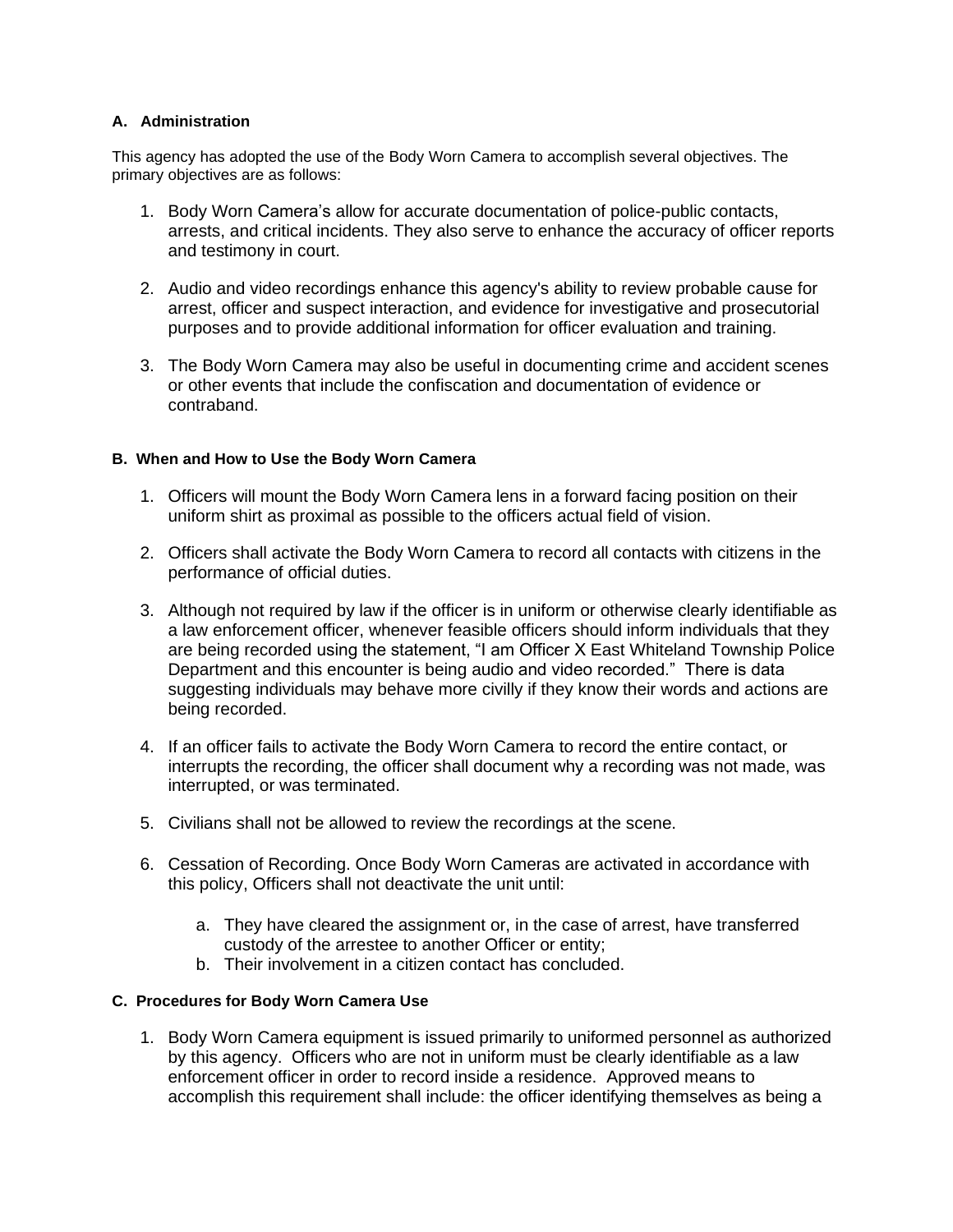law enforcement officer while on camera; displaying a badge; or displaying department issued identification.

- 2. Officers who are assigned Body Worn Camera equipment must use the equipment throughout their shift in accordance with this policy.
- 3. Police personnel shall use only Body Worn Cameras issued by this department. The Body Worn Camera equipment and all data, images, video, and metadata captured, recorded, or otherwise produced by the equipment is the sole property of the agency.
- 4. Police personnel who are assigned Body Worn Cameras must complete an agency approved and/or provided training program prior to utilizing Body Worn Cameras to ensure proper use and operations. Additional training may be required at periodic intervals to ensure the continued effective use and operation of the equipment, proper calibration and performance, and to incorporate changes, updates, or other revisions in policy and equipment.
- 5. Body Worn Camera equipment is the responsibility of individual officers and will be used with reasonable-care to ensure proper functioning. Equipment malfunctions shall be brought to the attention of the officer's supervisor as soon as possible so that a replacement unit may be procured.
- 6. Officers shall inspect and test the Body Worn Camera prior to each shift in order to verify proper functioning and shall notify their supervisor of any problems.
- 7. Officers shall not edit, alter, erase, duplicate, copy, share, or otherwise distribute in any manner Body Worn Camera recordings without prior written authorization and approval from the chief of police or his or her designee.
- 8. Officers are encouraged to inform their supervisor of any recordings that may be of value for training purposes.
- 9. If an officer is suspected of wrongdoing or involved in an officer-involved shooting or other serious use of force, the department reserves the right to limit or restrict an officer from viewing the video file.
- 10. Requests for deletion of portions of the recordings (e.g., in the event of a personal recording) must be submitted in writing and approved by the chief of police or his or her designee in accordance with state record retention laws. All requests and final decisions shall be kept on file.
- 11. Officers shall note in incident, arrest, and related reports when recordings were made during the incident in question. However, Body Worn Camera recordings are not a replacement for written reports.

## **D. Restrictions on Using the Body Worn Camera**

Body Worn Cameras shall be used only in conjunction with official law enforcement duties. The Body Worn Camera shall not generally be used to record:

1. Communications with other police personnel without the permission of the chief of police;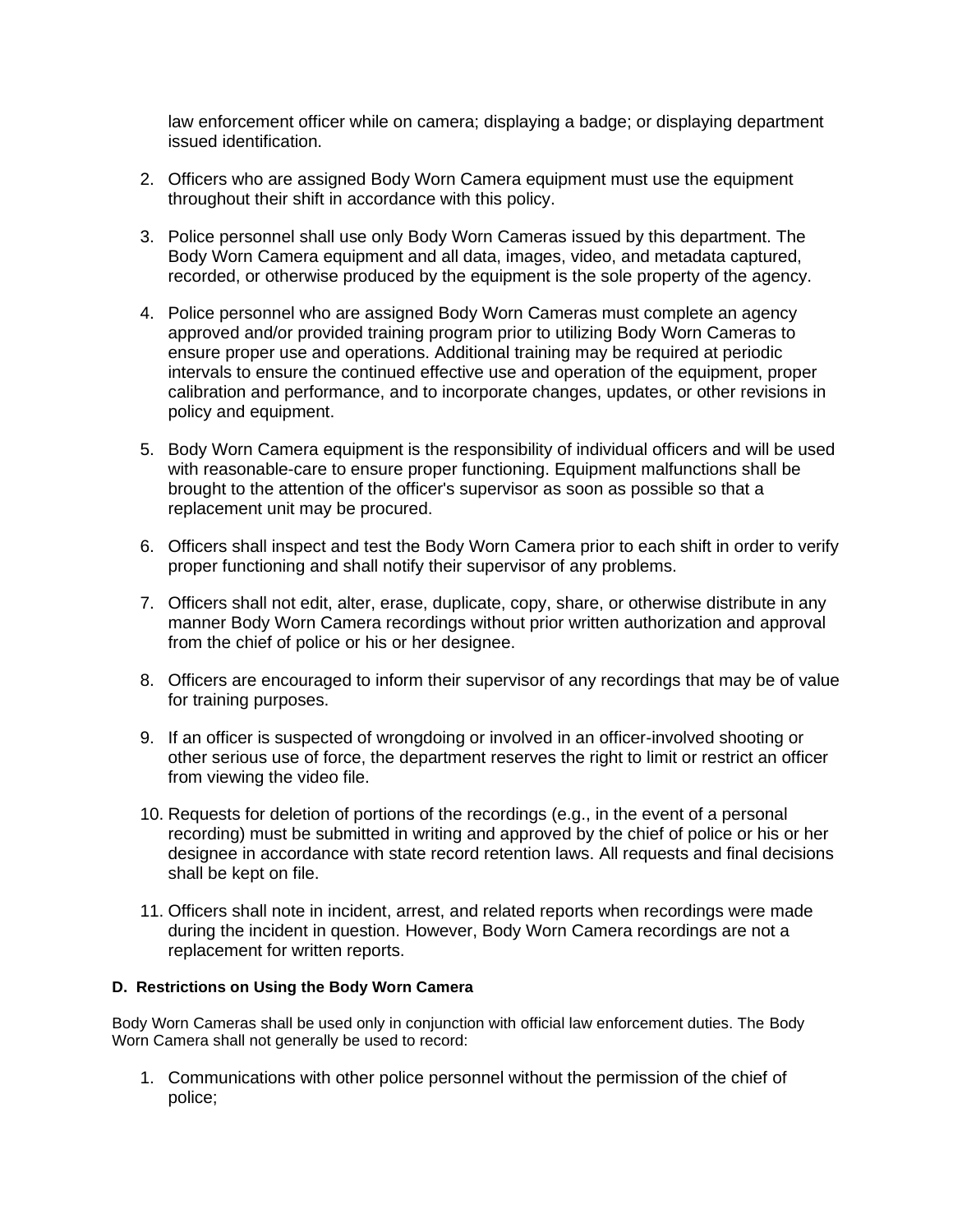- 2. Encounters with undercover officers or confidential informants;
- 3. When on break or otherwise engaged in personal activities; or
- 4. In any location where individuals have a reasonable expectation of privacy, such as a restroom or locker room.

## **E. Storage**

- 1. All files shall be securely downloaded periodically and no later than the end of each shift. Each file shall contain information related to the date, Body Worn Camera identifier, and assigned officer.
- 2. All images and sounds recorded by the Body Worn Camera are the exclusive property of this department. Accessing, copying, or releasing files for non-law enforcement purposes is strictly prohibited.
- 3. All access to Body Worn Camera files must be specifically authorized by the chief of police or his or her designee, and all access is to be audited to ensure that only authorized users are accessing the data for legitimate and authorized purposes.
- 4. Files should be securely stored in accordance with state records retention laws and no longer than useful for purposes of training or for use in an investigation or prosecution. In capital punishment prosecutions, recordings shall be kept until the offender is no longer under control of a criminal justice agency.

## **F. Use of Facial Recognition Software or Programs**

- 1. In response to actual or suspected criminal activity, police personnel are authorized to employ facial recognition software/programs for investigative purposes including but not limited to identifying suspects, individuals with outstanding warrants, crime victims and/or missing persons.
- 2. Police personnel utilizing facial recognition software or programs to analyze data collected via body worn cameras shall have completed prior training in the proper use of said technology.
- 3. Any additional data generated by facial recognition software or programs shall be managed in the same manner as the original body worn camera data.

## **G. Supervisory Responsibilities**

- 1. Supervisory personnel shall ensure that officers equipped with Body Worn Camera devices utilize them in accordance with policy and procedures defined herein.
- 2. Supervisors shall review recordings of all Officers involved in the following incidents:
- a. Injury to an Officer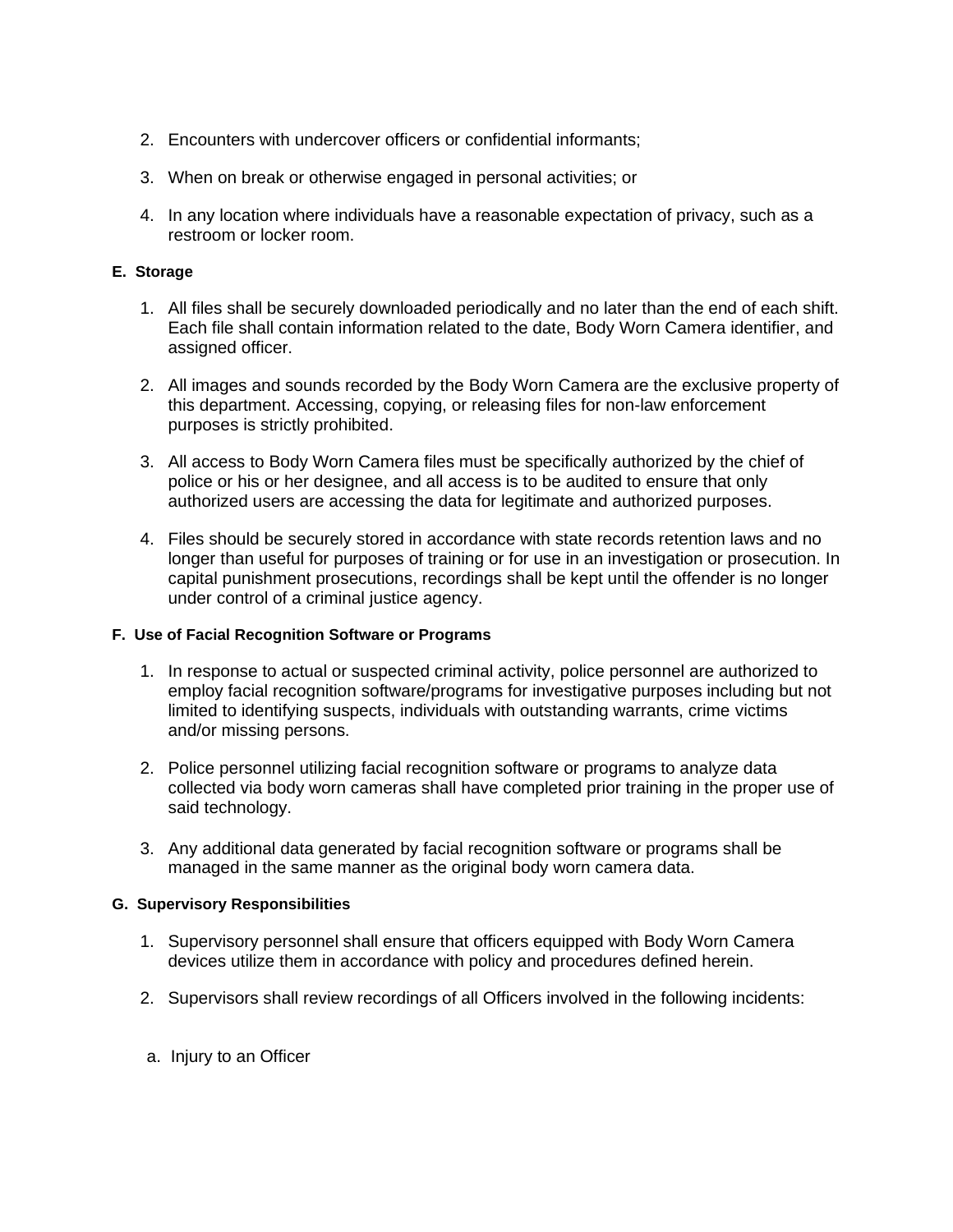- b. Injury to a prisoner
- c. Vehicle pursuits
- d. Vehicle crashes involving Officers
	- e. Citizen complaints
	- f. Documented internal complaints

g. When any Department Member intentionally or unintentionally discharges a firearm (except the humane killing of injured animals)

- 3. At least on a monthly basis, supervisors will randomly review Body Worn Camera recordings to ensure that the equipment is operating properly and that officers are using the devices appropriately and in accordance with policy and to identify any areas in which additional training or guidance is required.
- 4. Minor infractions (not criminal in nature) discovered during the routine review of recorded material should be viewed as training opportunities and not as routine disciplinary actions. Should the behavior or action become habitual after being informally addressed, the appropriate disciplinary or corrective action shall be taken. Any informal counselling must be recorded on the department counseling form, see attachment A of this section, and immediately forwarded to the chief or his/her designee.

### **H. Public Access to Policy**

1. This policy shall be posted on the municipality's public access website and shall be freely available for review by the public without restriction.

### **I. Storage and Retention of Data**

- 1. The recordings produced by Body Worn Camera equipment shall be stored on a dedicated secure server.
- 2. Recordings will be automatically downloaded to the server via a secure access point located at the police station. In the event that an issue arises with the access point, the recording(s) can be manually downloaded by the chief of police or lieutenant via a WatchGuard thumb drive.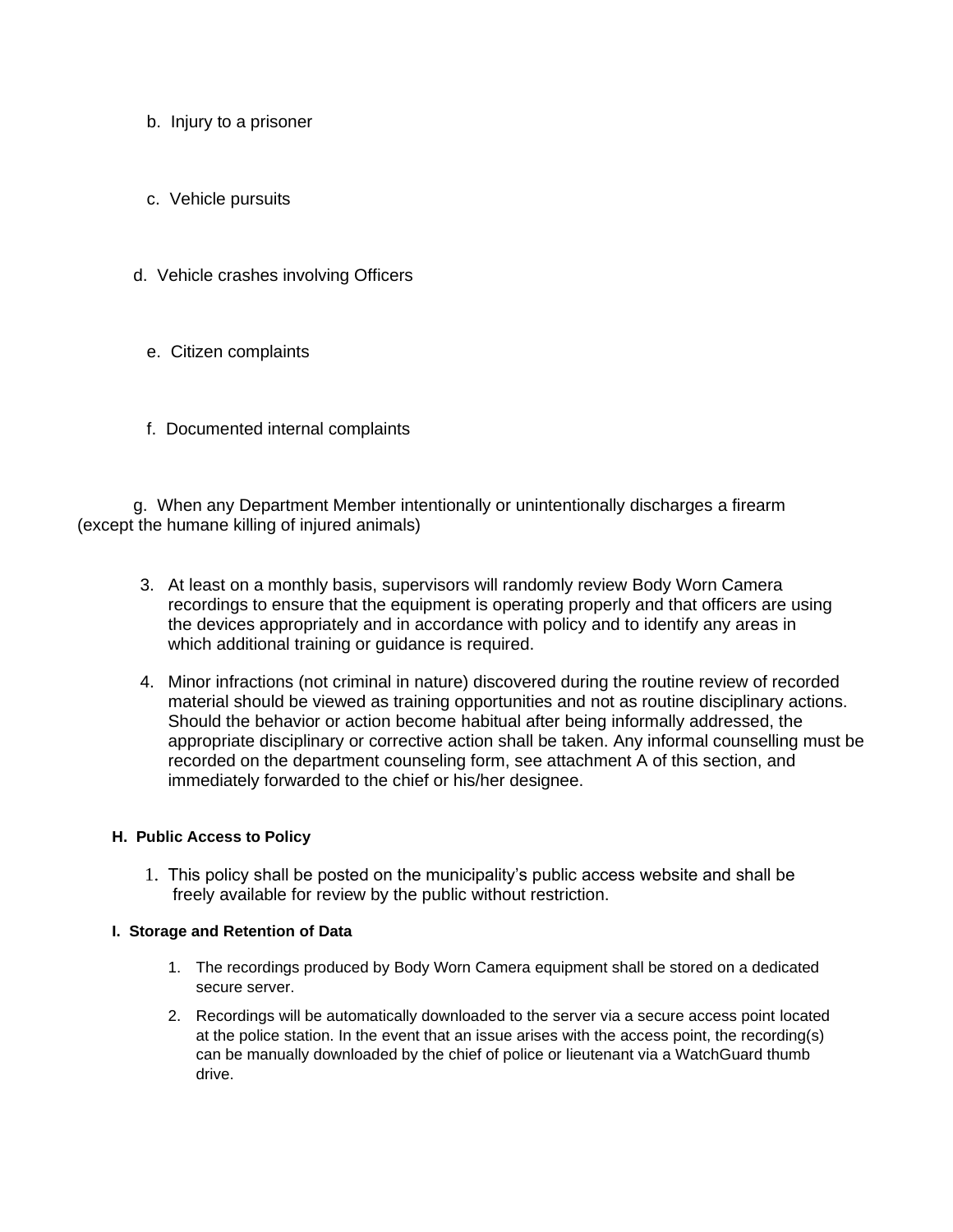- 3. Body Worn Camera media (secondary storage device, i.e., USB flash drives, DVD-Rs, etc.) shall be maintained by the Evidence Custodian for a minimum of one (1) year after all legal requirements have been satisfied for arrests or criminal investigations. All other recordings may be purged after ninety (90) days from the date of the last recorded incident after all requested and approved duplications have been made, unless otherwise regulated by this policy in accordance with 18 PA CS 5749. In capital punishment prosecutions, recordings shall be kept until the offender is no longer under control of the criminal justice agency. (PLEAC 2.04.2d)
- 4. Requests for deletion of the recording (e.g. in the event of a personal recording) must be submitted in writing and approved by the chief of police in accordance with the state retention laws. All requests and final decisions will be kept on file.
- 5. Recordings will be stored for a specific duration based upon Pennsylvania rules of evidence and criminal procedure, and state retention laws.
- 6. The original downloaded data shall not be altered. If enhancement of the data is required, a duplicate copy will be made, and the copy can be enhanced as required.

### **J. Department Use**

- 1. It is not the policy of the East Whiteland Township Police Department to utilize the Body Worn Camera to routinely review officer's activities in an effort to identify violations of Departmental Rules and Regulations. Recordings will not be used, shown or viewed for the purpose of ridiculing or embarrassing an employee.
- 2. Disciplinary actions will not be initiated against an officer based solely on a video event without a complete and thorough internal investigation. The chief of police will review all recordings associated with an investigation. Relevant Body Worn Camera recordings may be reviewed during internal and disciplinary investigations.
- 3. Officers may be permitted to review their own recordings under the following circumstances:
	- a. To ensure they are following proper procedures and tactics.
	- b. To complete a criminal investigation or preparation of an official report;
	- c. Prior to courtroom testimony;
	- d. For potential training purposes

e. To prepare for a scheduled interview pursuant to an Internal Affairs investigation, to include reviewing the data with their union representative outside the presence of any supervisor or investigator.

f. If an officer is suspected of wrongdoing or involved in any use of force, the department reserves the right to limit or restrict an officer from viewing the recording during investigation. Requests will be handled on a case by case basis in accordance with the law through the chain of command.

g. For other reasons not specified, with permission from the chief of police.

h. Officers wishing to review other officers Body Worn Camera data must submit a request to the chief of police.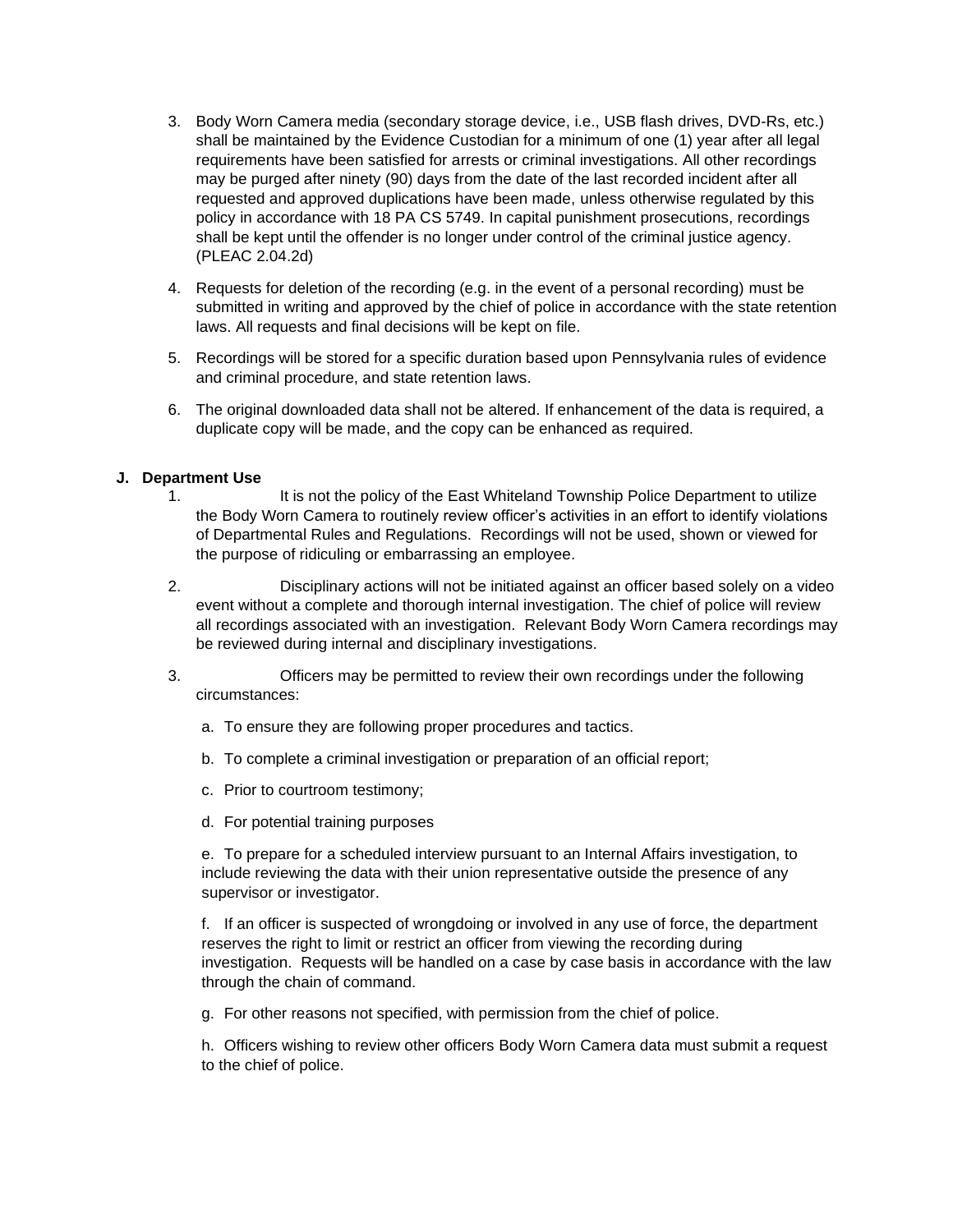i. Care shall be taken to prevent unauthorized persons from being able to view the recordings. Officers will not view Body Worn Camera video in a public area unless exigent circumstances exist.

j. Officers may play footage recorded on the Body Worn Camera system. The footage which will have been transferred to a DVD or USB drive, will be logged out of evidence prior to transportation to court and logged back into evidence upon return to court. Video from the Body Worn Camera system will never be kept in a criminal case file.

k. Any officer with knowledge of abuse of the Body Worn Camera system or violation of this policy is required to report the issue to the chain of command.

## **K. Dissemination**

- 1. Copies of recorded events for a misdemeanor, felony, or criminal contempt citation for violation of a Protection from Abuse Order will be forwarded to the Chester County District Attorney's Office upon their written request.
- 2. Copies of recorded events concerning any criminal case will not be disseminated without the express consent of the Chester County District Attorney or a designee.
- 3. Copies of any other recorded event will only be released to other criminal justice agencies for court, investigative, or training purposes in accordance with Criminal History Records Information Act (CHRIA). Copies will only be released to any outside agency after an official request is received and must be approved by the chief of police.

4. Any request for copies of recordings under the Right-To-Know statute or through a civil subpoena will be forwarded to the Township Open Records Officer. Requests for MVR or Body Worn Camera recordings shall be made in writing to the Township's Police Open Records Officer or designee and shall be handled pursuant to the provisions of Act 22 of 2017, 42 Pa.C.S. § 67A01, et seq. Any Officer who is approached regarding the release of any recording shall refer that person to the Township's Police Open Records Officer.

# **L. Public Requests for Recordings**

- 1. Requests for recordings are not subject to the Right-to-Know Law, pursuant to Act 22, Exceptions for public records, paragraph b16, a record of an agency relating to or resulting in a criminal investigation, including, but not limited to: investigative materials, victim information, disclosure of information would deprive a person of a right to a fair trial or an impartial adjudication, etc.
- 2. Under Act 22, a request for an audio or video recording in the possession of a law enforcement agency must be made within 60 days of the date the recording was made. A written request must be submitted to the Open Records Officer for the law enforcement agency that possesses the record. The request is not officially received until it is personally delivered to the Open Records Officer, or when it is marked a "delivered" by certified mail. The request must include:
	- a. The date, time and location of the event being recorded;
	- b. A statement describing the requester's relationship to the event recorded; and

c. If the recorded incident took place inside a residence, the request must also identify every person present at the time of the recording unless unknown and not reasonably ascertainable.